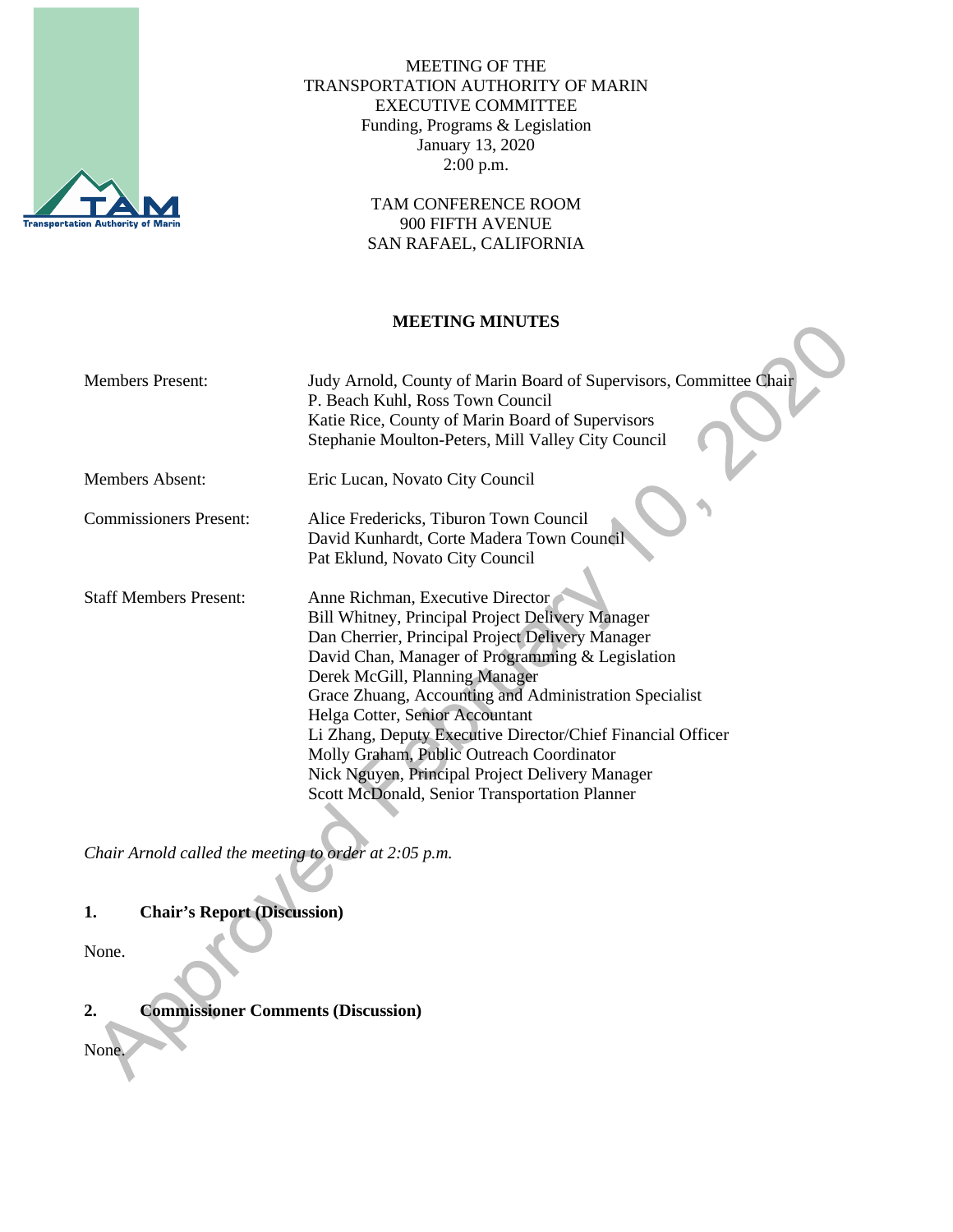TAM FPL Executive Committee Meeting Minutes **Page 2** of 4 January 13, 2020

#### **3. Executive Director's Report (Discussion)**

Executive Director (ED) Richman provided information on staff's coordination with the Bay Area Air Quality Management District (BAAQMD) at a recent Marin Public Works Association (MPWA) meeting regarding funding opportunities and upcoming grants. She also provided an update on Phase 1 of the Ramp Metering project, TAM's participation in the FASTER (Freedom, Affordability, Speed, Transparency, Equity, Reliability) Technical Advisory Group, her attendance at the annual Focus on the Future Conference, the ribbon-cutting ceremony for a portion of the Marin Sonoma Narrows project that was held on December 11, 2019, numerous outreach opportunities in which TAM participated, and the annual fundraising effort for 10000 Degrees during TAM's 2019 holiday party.

# **4. Open Time for Public Expression**

None.

# **5. Approval of Minutes from October 14, 2019 (Action)**

Commissioner Kuhl moved to approve the Minutes of the October 14, 2019 meeting, which was seconded by Commissioner Moulton-Peters. The motion was approved unanimously.

### **6. Adopt the 2020 Legislative Platform (Action)**

David Chan, TAM's Programming and Legislation Manager, and Gus Khouri, TAM's Legislation Consultant, presented this item which recommended that the Committee review the Draft 2020 Legislative Platform as shown in the staff report and refer it to the TAM Board for adoption.

Mr. Chan provided an overview of the proposed platform which Mr. Khouri elaborated on as well as the recent release of the budget by the Governor.

Referring to the platform document, Chair Arnold asked why the recommendation was a "monitor" rather than an "opposed" position for the implementation of the federal government's Safer Affordable Fuel Efficient (SAFE) vehicles Rule in Environment section. Mr. Khouri replied that it is listed this way because, due to current litigation, no action has been taken regarding that legislation.

ED Richman stated that there was a federal regulation proposed and the state-initiated litigation immediately thereafter. She suggested that this is a policy decision that the Board could react to should it desire to do so.

Commissioner Rice asked if this is different than monitoring whether a switch from vehicle miles traveled to another metric should be employed which ED Richman confirmed.

Commissioner Kunhardt was supportive of an "oppose" instead of a "monitor" position on the item being discussed.

Commissioner Rice was hopeful that the TAM Board would be supportive of and in alignment with the State's position of opposing the federal SAFE Rule which was echoed by Chair Arnold and Commissioner Fredericks.

Mr. Khouri suggested change TAM's stance to one of "oppose" and add language to read, "Support efforts to maintain California's current standards of greenhouse gas emissions reduction."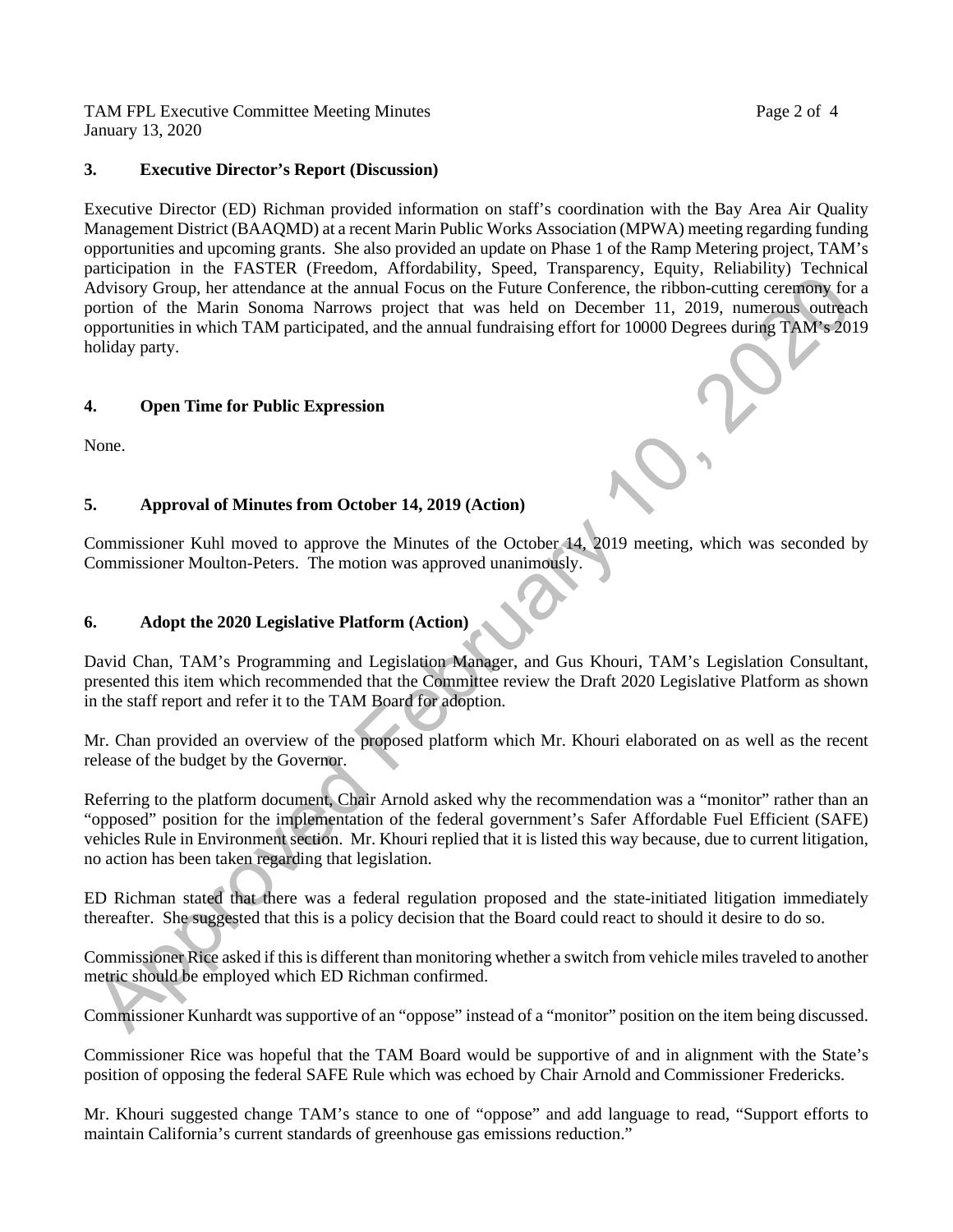TAM FPL Executive Committee Meeting Minutes **Page 3 of 4** January 13, 2020

Commissioner Rice asked when TAM would consider aligning its purchasing in accordance with its position as discussed. ED Richman said that the Board would need to consider a separate action, possibly in February, since staff was planning an Alternative Fuels Program update at that time.

Commissioner Rice made a motion to refer the Draft 2020 Legislative Platform to the TAM Board for adoption. with the inclusion, in Item C3, of strong language which not only stresses TAM's support of maintaining California's current standards but maintaining California's continued proactive drive towards adopting fuel efficiency standards. The motion was seconded by Commissioner Moulton-Peters and was approved unanimously.

#### **7. Allocate Transportation Sales Tax (Measure AA) Funds to Mill Valley for the East Blithedale Avenue Rehabilitation Project (Action)**

Mr. Chan presented this item which asked the Committee to review the request to allocate \$1,000,000 in Transportation Sales Tax (Measure AA) funds to Mill Valley to commence the design phase for the East Blithedale Avenue Rehabilitation Project and refer it to the TAM Board for approval.

Mr. Chan introduced Ahmed Aly, the project manager from the City of Mill Valley, who reviewed the details of the project and the request for funding.

Chair Arnold asked, and Mr. Aly confirmed, that completion of the first phase of the project, from Camino Alto to the freeway, will help reduce congestion for those accessing the freeway.

Commissioner Moulton-Peters moved to recommend that the Committee refers the allocation of \$1,000,000 in Measure AA funds to Mill Valley to commence the design phase for the East Blithedale Avenue Rehabilitation Project to the TAM Board for approval which was seconded by Commissioner Rice. The motion passed unanimously.

# **8. Letters of No Prejudice (LONP) for Regional Measure (RM) 3 Projects (Action)**

Mr. Chan presented this item which asked the Committee to review the request to apply for Letters of No Prejudice (LONP) for Regional Measure (RM) 3 projects and recommend that the TAM Board authorizes the Executive Director to request LONPs from the Metropolitan Transportation Commission (MTC), when appropriate, for TAM projects that meet the requirements for RM 3 LONPs.

Mr. Chan presented this item and reviewed the reason for staff's request for application of LONP for the RM3 projects.

Chair Arnold asked if this request includes the Richmond-San Rafael Bridge Access Improvement project, specifically the Bellam Blvd. Off-ramp Improvements.

ED Richman said that it could include Bellam, in terms of the project's scope, however, staff is requesting LONPs only for those projects for which there is sufficient local funding sources to support the request. She noted that, currently, the Bellam project has a significant funding shortfall for construction, so she would not support a LONP for it.

Commissioner Rice asked for more information on the funding shortfall for near-term improvements to Bellam and ED Richman said it was approximately \$3 million.